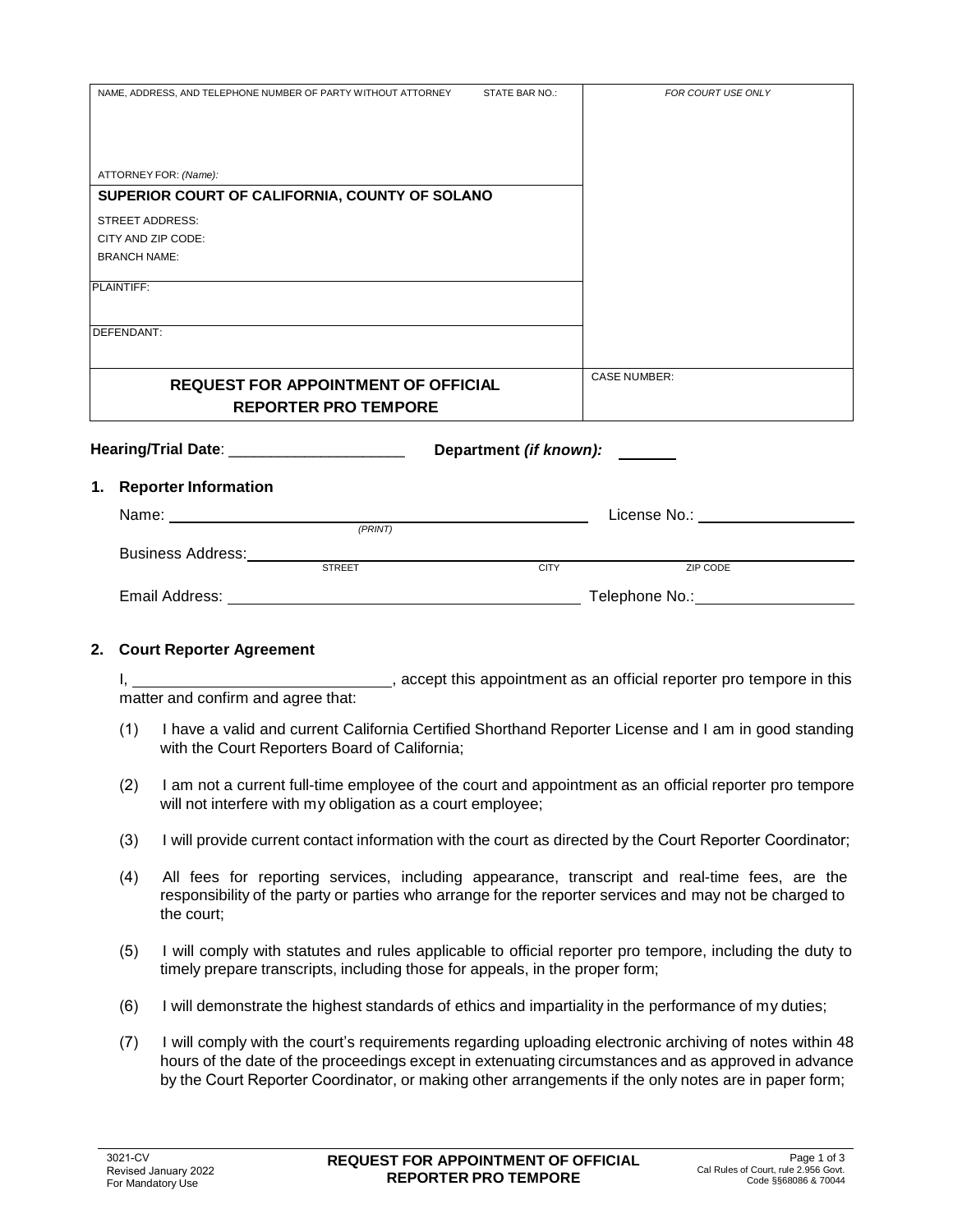| <b>CASE NAME:</b> | <b>CASE NUMBER:</b> |
|-------------------|---------------------|
|                   |                     |
|                   |                     |

- (8) I will comply with the court's requirements regarding uploading of transcripts to YesLaw. Instructions are on the court's website;
- (9) I will follow directions from the court and will be subject to the jurisdiction of the court to the same extent as an official reporter;
- (10) I will be available for read-back of notes taken during a jury trial within 30 minutes of the court's request;
- (11) If providing real-time reporting or other litigation support services, I am responsible for providing and connecting the necessary equipment. Instructions will be provided by the Court Reporter Coordinator.

| Date: | Signature: |
|-------|------------|
|       |            |
|       |            |
|       |            |

## **ORDER APPOINTING OFFICIAL REPORTER PRO TEMPORE**

Pursuant to Government Code Sections 68086 and 70044 and rule 2.956 the California Rules of Court and the signature of at least one of the appearing parties set forth on the pages following this order, the above identified Certified Shorthand Reporter is appointed as an official reporter pro tempore for these proceedings to be transcribed by the official reporter pro tempore and may be ordered to lodge a copy of the transcript with the Court.

## **IT IS ORDERED.**

Date:

Judicial Officer